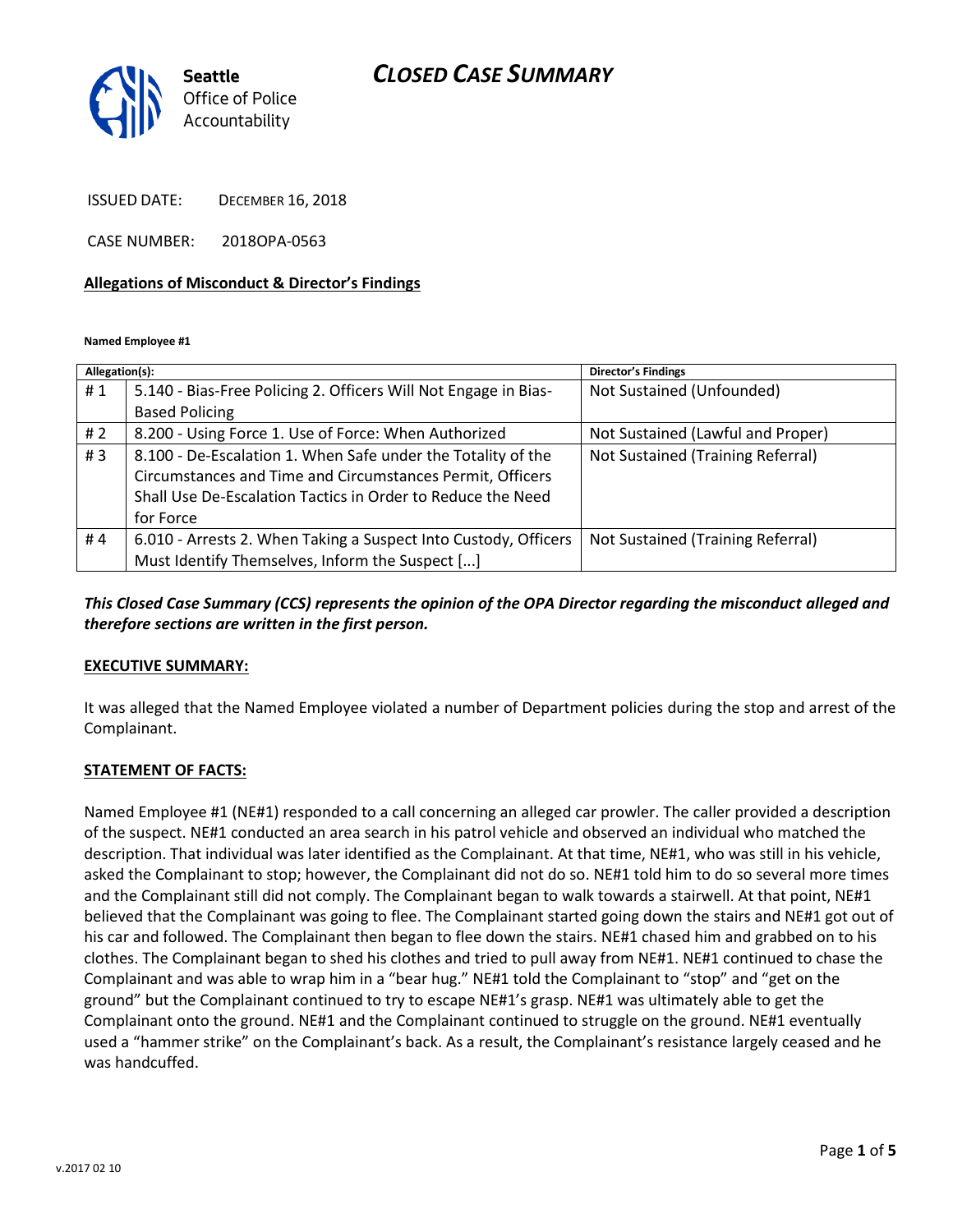

# *Office of Police*

## *CLOSE CASE SUMMARY*

OPA CASE NUMBER: 2018OPA-0563

The Complainant suffered lacerations to his head, abrasions to his torso, and claimed leg pain. The Complainant received medical treatment at the scene. A Sergeant came to the scene to screen the arrest and the force. The force was investigated as Type II.

At that time, the Complainant alleged that he had been subjected to excessive force. Specifically, he claimed that he was thrown down the stairs and that his head was slammed into rocks. As such, the Sergeant made an OPA referral.

During the force review, an Administrative Lieutenant further identified that NE#1 may have failed to properly deescalate this matter prior to using force and that he did not identify himself or inform the Complainant of the basis of the arrest, as required by Department policy. Moreover, multiple supervisors noted tactical concerns with NE#1's decision-making during this incident. Those concerns were addressed by training and counseling. The chain of command also retrained NE#1 on SPD Policies 8.100, 6.010-POL-2, 6.220-POL-5, and 16.090-POL-1(5)(a).

OPA initiated an investigation into the Complainant's excessive force allegation, as well as into the Complainant's claim that he was subjected to biased policing by NE#1. The Administrative Lieutenant later referred allegations of failure to de-escalate and failure to identify to OPA and those allegations were added to this case.

#### **ANALYSIS AND CONCLUSIONS:**

#### **Named Employee #1 - Allegation #1**

#### *5.140 - Bias-Free Policing 2. Officers Will Not Engage in Bias-Based Policing*

SPD policy prohibits biased policing, which it defines as "the different treatment of any person by officers motivated by any characteristic of protected classes under state, federal, and local laws as well other discernible personal characteristics of an individual." (SPD Policy 5.140.) This includes different treatment based on the race of the subject. (*See id*.)

Based on OPA's review of the record, including the documents generated by NE#1 and the video of the incident, there is no evidence that NE#1 engaged in biased policing. Ultimately, he attempted to initially stop the Complainant because the Complainant matched the description of the subject. Moreover, NE#1 chased the Complainant because he would not stop and then used force on the Complainant when he continued to resist. NE#1 did not engage in these law enforcement activities based on some other improper motive.

As such, I recommend that this allegation be Not Sustained – Unfounded.

Recommended Finding: **Not Sustained (Unfounded)**

#### **Named Employee #1 - Allegation #2** *8.200 - Using Force 1. Use of Force: When Authorized*

As discussed above, the Complainant alleged that NE#1 subjected him to excessive force.

SPD Policy 8.200(1) requires that force used by officers be reasonable, necessary and proportional. Whether force is reasonable depends "on the totality of the circumstances" known to the officers at the time of the force and must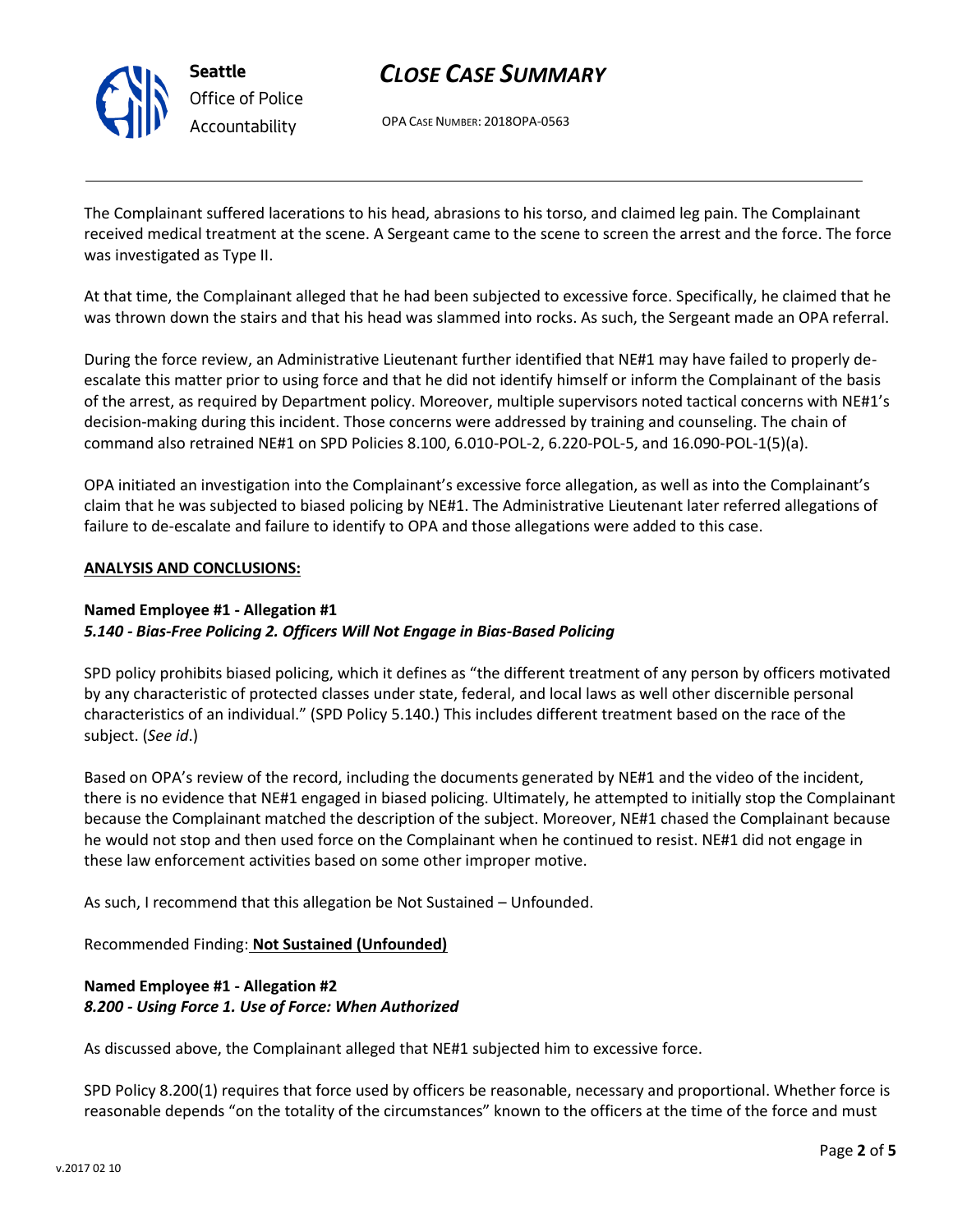

**Seattle** *Office of Police Accountability*

## *CLOSE CASE SUMMARY*

OPA CASE NUMBER: 2018OPA-0563

be balanced against "the rights of the subject, in light of the circumstances surrounding the event." (SPD Policy 8.200(1).) The policy lists a number of factors that should be weighed when evaluating reasonableness. (*See id*.) Force is necessary where "no reasonably effective alternative appears to exist, and only then to the degree which is reasonable to effect a lawful purpose." (*Id*.) Lastly, the force used must be proportional to the threat posed to the officer. (*Id*.)

As explained by NE#1's chain of command, it was tactically inadvisable for NE#1 to respond to a two-officer call as a solo officer, to try to stop the Complainant by himself, and to then get into a foot pursuit and an eventual use of force without summoning backup. These issues are discussed more fully below in the context of de-escalation. However, with regard to the actual force used, I find that it was consistent with policy.

The Complainant asserted that NE#1 threw him down a stairwell and hit his face into rocks. Neither allegation was borne out by the video or by the injuries suffered by the Complainant. While the video did not show all aspects of the force, what it did portray was consistent with NE#1's account. At the time that NE#1 tried to grab the fleeing Complainant, the Complainant physically resisted him. Accordingly, it was reasonable to use force to prevent the Complainant from further doing so and to take him into custody. NE#1 initially tried to control the Complainant's person but, due to continuing resistance, took the Complainant down to the ground. Once on the ground, the Complainant kept struggling. NE#1 believed it necessary to use one hammer strike to the Complainant's back to prevent him from further doing so. This strike was effective and NE#1 was then able to modulate his force and to take the Complainant into custody. Along with being reasonable and necessary, I also find that the force was proportional to prevent harm to NE#1 and to effectuate the arrest of the Complainant.

For these reasons, I recommend that this allegation be Not Sustained – Lawful and Proper.

Recommended Finding: **Not Sustained (Lawful and Proper)**

#### **Named Employee #1 - Allegation #3**

#### *8.100 - De-Escalation 1. When Safe under the Totality of the Circumstances and Time and Circumstances Permit, Officers Shall Use De-Escalation Tactics in Order to Reduce the Need for Force*

"De-escalation tactics and techniques are actions used by officers, when safe and without compromising law enforcement priorities, that seek to minimize the likelihood of the need to use force during an incident and increase the likelihood of voluntary compliance." (SPD Policy 8.100-POL-1.)

The policy further instructs that: "When safe and feasible under the totality of circumstances, officers shall attempt to slow down or stabilize the situation so that more time, options and resources are available for incident resolution." (*Id*.) Officers are also required, "when time and circumstances permit," to "consider whether a subject's lack of compliance is a deliberate attempt to resist or an inability to comply based on factors" such as "mental impairment…drug interaction…[and/or] behavioral crisis." (*Id*.) These mental and behavioral factors should be balanced by the officer against the facts of the incident "when deciding which tactical options are the most appropriate to bring the situation to a safe resolution." (*Id*.)

The policy gives several examples of de-escalation, which include: mitigating the immediacy of the threat to give officers time to use extra resources and to call more officers or specialty units; and increasing the number of officers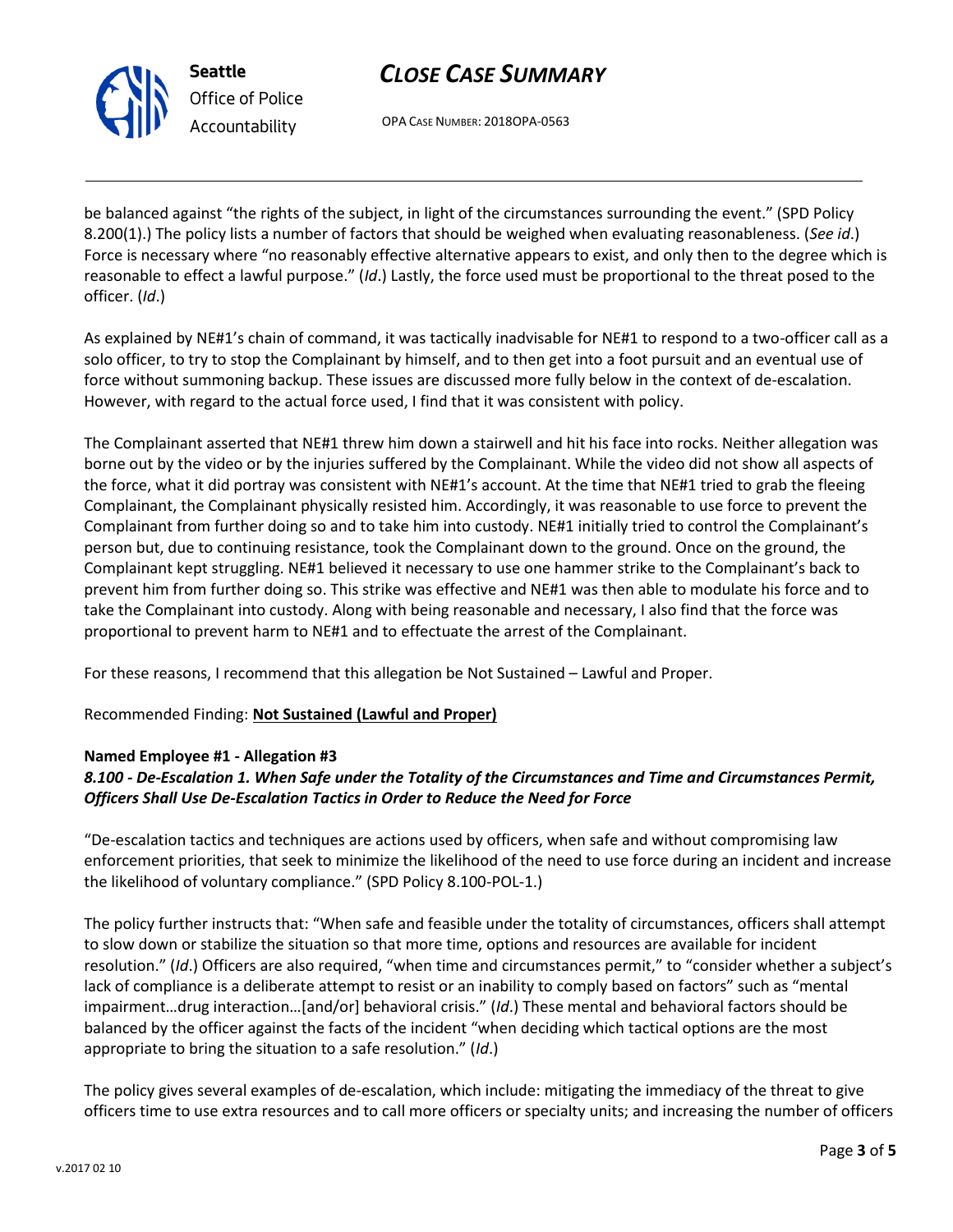

## *CLOSE CASE SUMMARY*

OPA CASE NUMBER: 2018OPA-0563

on scene to thus increase the ability to use less force. (*Id*.) Other examples of de-escalation include, but are not limited to:

- Placing barriers between an uncooperative subject and officers;
- Containing the threat;
- Decreasing exposure to the potential threat by using distance, cover and concealment;
- Avoidance of physical confrontation unless immediately necessary to protect someone or stop dangerous behavior;
- Using verbal techniques, such as "Listen and Explain with Equity and Dignity" (LEED) to calm an agitated subject and promote rational decision making;
- Calling extra resources, including CIT officers and officers equipped with less-lethal tools; and
- Using "any other tactics and approaches that attempt to achieve law enforcement objectives by gaining the compliance of the subject.

(*Id*.) De-escalation is inarguably a crucial component of the Department's obligations under the Consent Decree; however, it is not purposed to act as an absolute bar to enforcing the law when necessary. That being said, where officers fail to fully de-escalate and instead act in a manner that increases the need for force and the level of force used, such conduct is inconsistent with the Department's policy and expectations.

The Administrative Lieutenant in NE#1's chain of command noted concerns that NE#1 may have violated SPD Policy 8.100 during this incident. The Administrative Lieutenant referenced that: "[NE#1] went on a two-officer call by himself, made contact with the suspect, attempted a Terry stop, engaged in a foot pursuit, and made an arrest. Only after completing handcuffing was he able to request additional units." Notably, BWV also captured other officers at the scene discussing with NE#1 his decision to contact the Complainant alone and the implications of SPD's deescalation policy.

Certainly, when the Complainant fled from NE#1, de-escalation was no longer safe or feasible. The question here is whether NE#1's initial failure to slow the incident down, his approach of the Complainant on his own, and his failure to call for any backing units to come to the scene prior to taking law enforcement action constituted a failure to deescalate.

In OPA's opinion, this is a close call. NE#1's approach to this situation seemed to make it more likely that he would be required to use force. Moreover, it is undisputed that NE#1 did not call for any backing officers and placed himself in a poor tactical situation, both of which are contrary to the elements of the de-escalation policy. That being said, it is unclear whether the situation would have resolved any differently had he had another officer with him at the time.

Ultimately, based on my review of the record, I do not believe that NE#1's actions constitute a clear violation of the Department's de-escalation policy. However, I believe that his decision-making in this incident was less than optimal and, at least in part, sped up this situation, made it more dangerous, and increased the likelihood of force being used. As such, I recommend that NE#1 receive a Training Referral. In reaching this decision, I note that NE#1's chain of command already appeared to have given thoughtful and thorough training and counseling to N#1 concerning this incident.